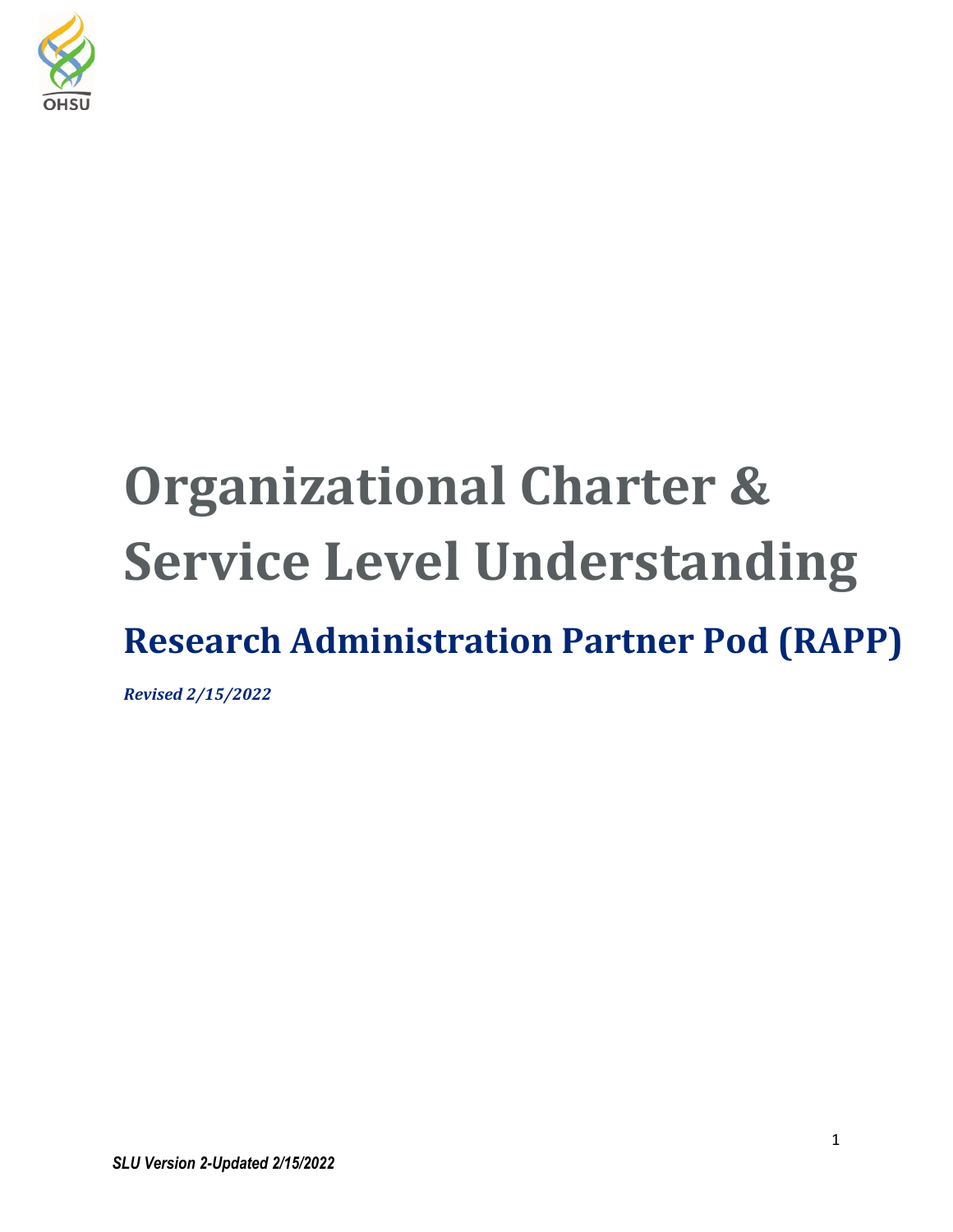

# **Table of Contents**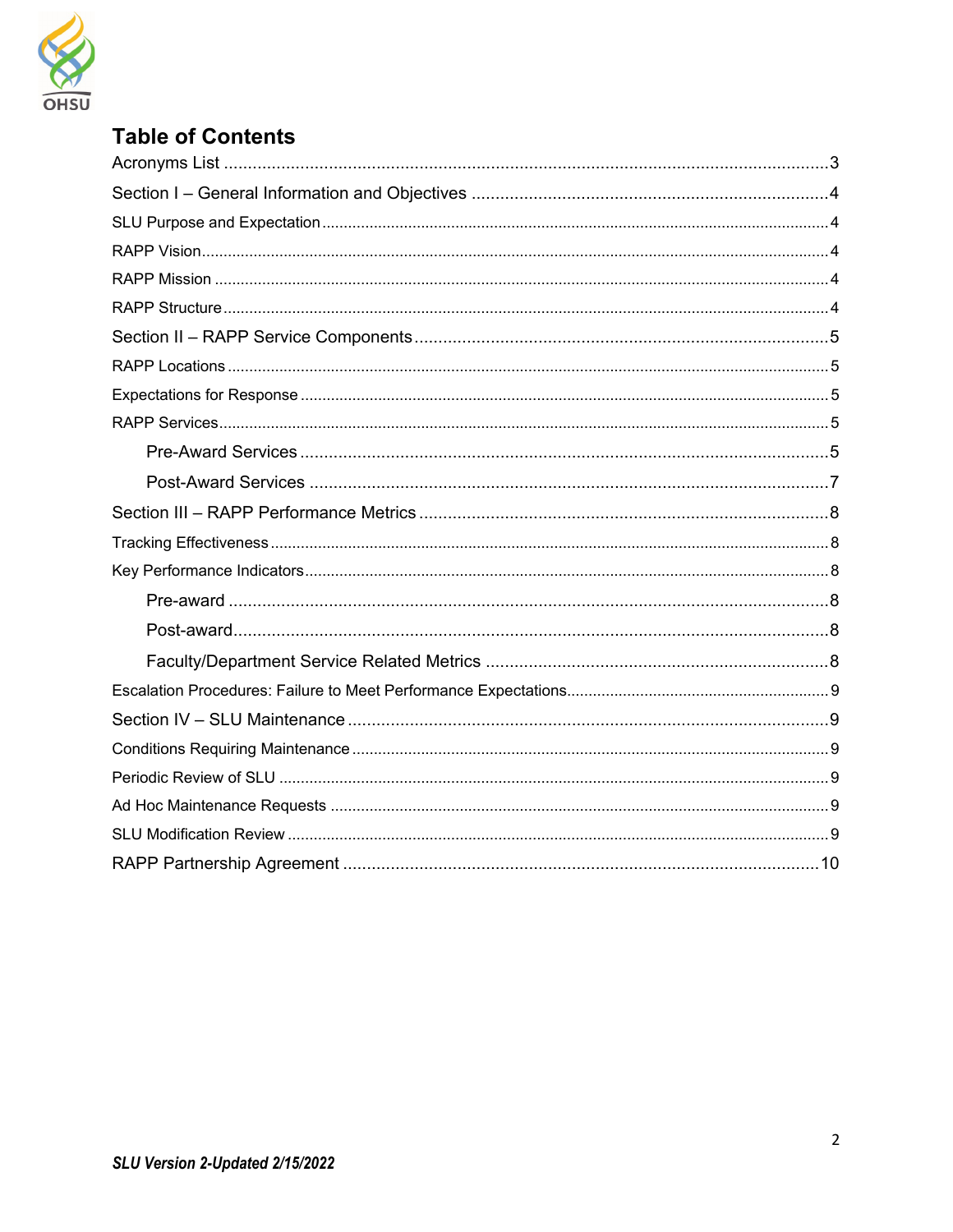

# <span id="page-2-0"></span>**Acronyms List**

- 1. **A/R:** Accounts Receivable
- 2. **CDA:** Confidentiality Disclosure Agreement
- 3. **CITI:** Collaborative Institutional Training Initiative
- 4. **COI:** Conflict of Interest
- 5. **DAC:** Departmental Award Checklist
- 6. **eRA:** Electronic Research Administration
- 7. **F&A:** Facilities and Administrative
- 8. **PO:** Purchase Order
- 9. **FFR:** Federal Financial Report
- 10. **GA:** Grants Administrator
- 11. **GL:** General Ledger
- 12. **HR:** Human Resources
- 13. **IACUC:** Institutional Animal Care and Use Committee
- 14. **IDC:** Indirect Costs
- 15. **IRB:** Institutional Review Board
- 16. **JIT:** Just in Time
- 17. **NCE:** No Cost Extension
- 18. **NIH:** National Institutes of Health
- 19. **NOA:** Notice of Award
- 20. **NSF:** National Science Foundation
- 21. **OPAM:** Office of Proposal and Award Management
- 22. **ORIO:** OHSU Research Integrity Office
- 23. **OSD:** Online Salary Distribution
- 24. **PI:** Principal Investigator
- 25. **PMS:** Payment Management System
- 26. **RAPP:** Research Administration Partner Pod
- 27. **R&D:** Research and Development
- 28. **RDA:** Research Development and Administration
- 29. **SLU:** Service Level Understanding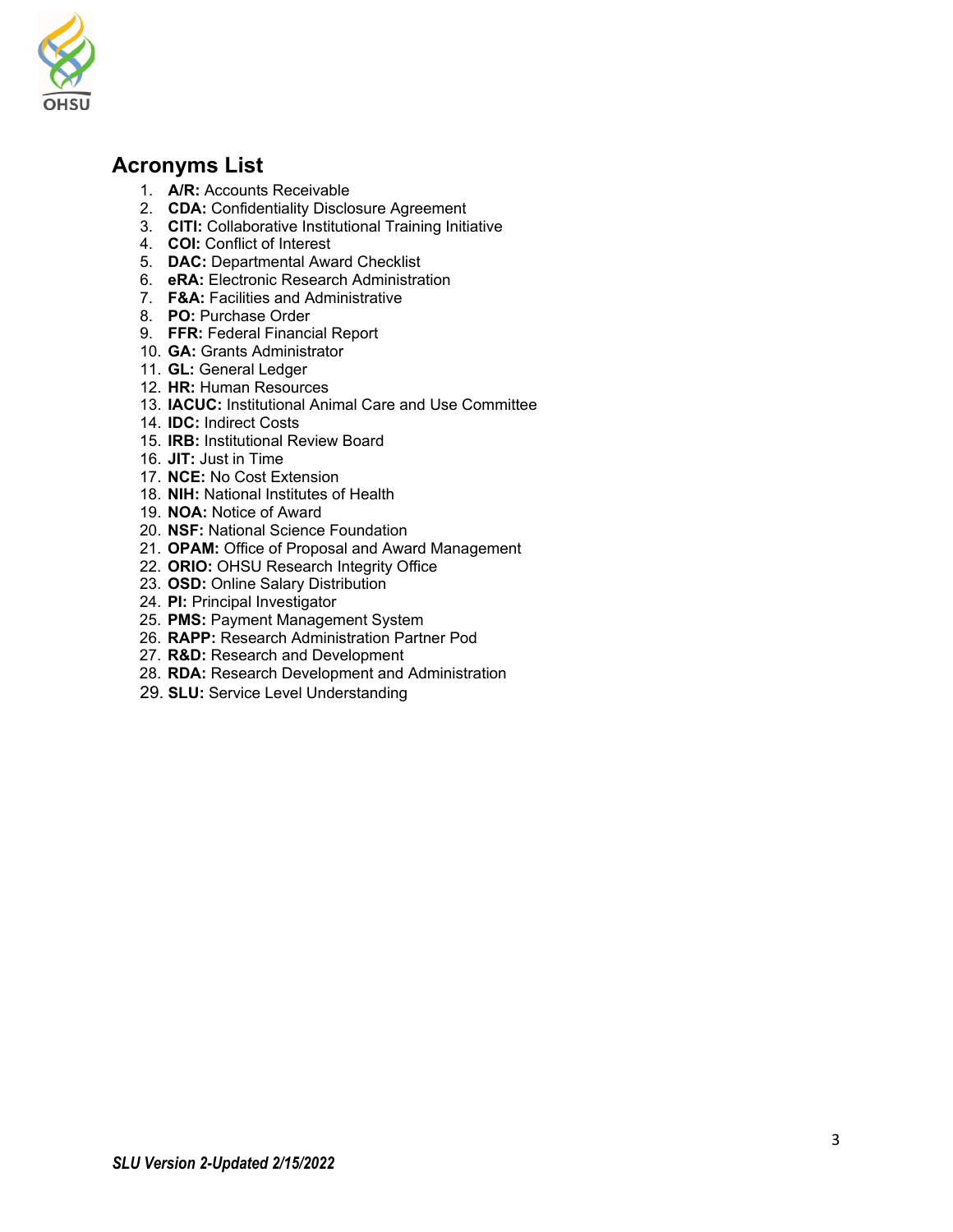

# <span id="page-3-0"></span>**Section I – General Information and Objectives**

#### **SLU Purpose and Expectation**

<span id="page-3-1"></span>The purpose of this Service level understanding (SLU) is to establish the foundation for a cooperative partnership between the Research Administration Partner Pod (RAPP) and the departments, schools, and centers it serves.

This SLU will outline:

- The services that RAPP offers and the working relationship between RAPP and the departments, schools, and centers it serves
- The key performance indicators (KPIs) used to measure the quality of service provided
- The governance structure of the partner pod and escalation model for resolution

RAPP will work closely with the local units (departments, schools, and centers) to meet their research administration needs. Communication, feedback, and accountability are critical to ensure excellent service.

#### **RAPP Vision**

<span id="page-3-2"></span>To serve as OHSU's administrative facilitators of research.

#### **RAPP Mission**

<span id="page-3-3"></span>The OHSU Research Administration Partner Pod (RAPP) will provide consistent and high quality pre- and post-award support to OHSU research faculty. To that end, RAPP operates under the following guiding principles:

- *Consistency and Excellence*: RAPP will provide a high level of expert and standardized research administration services to designated departments, schools, and centers, while also maintaining flexibility to meet the unique needs of each PI they are serving.
- *Continuous Improvement:* RAPP will regularly review operating procedures and key performance indicators to ensure processes are streamlined, efficient and meeting the needs of the PIs and local units they are serving.
- *Collaborative Effort:* RAPP will work with central research administration offices, PIs and local administrators to ensure research administration across the institution is best serving the needs of PIs and OHSU.
- *Professional Growth:* RAPP will enable education, training, and professional development for all RAPP staff.

#### **RAPP Structure**

<span id="page-3-4"></span>Each local pod will have designated RAPP Grants and Contracts Administrators (GCAs) to serve pre- and post-award research administration needs. If your RAPP GCA is out of the office for a planned or unplanned absence, a designated back-up individual will be available to meet your needs from the RAPP team. The current list of RAPP team members can be found on the RAPP [website.](https://www.ohsu.edu/research-innovation/research-administration-partner-pod-rapp)

The Director of Research and Innovation Shared Services reports to the Vice President of Research Administration. RAPP performance evaluations will be based on input from the PIs and the department administrators with whom RAPP works closely. During annual performance evaluations, the Director will solicit PI and department administrator views on the performance of the staff member serving the corresponding department. Should performance issues arise at other times, the PI, Department Chair or department administrator may contact the Director. It is critical that performance issues are brought to the attention of supervisors as soon as they become a concern.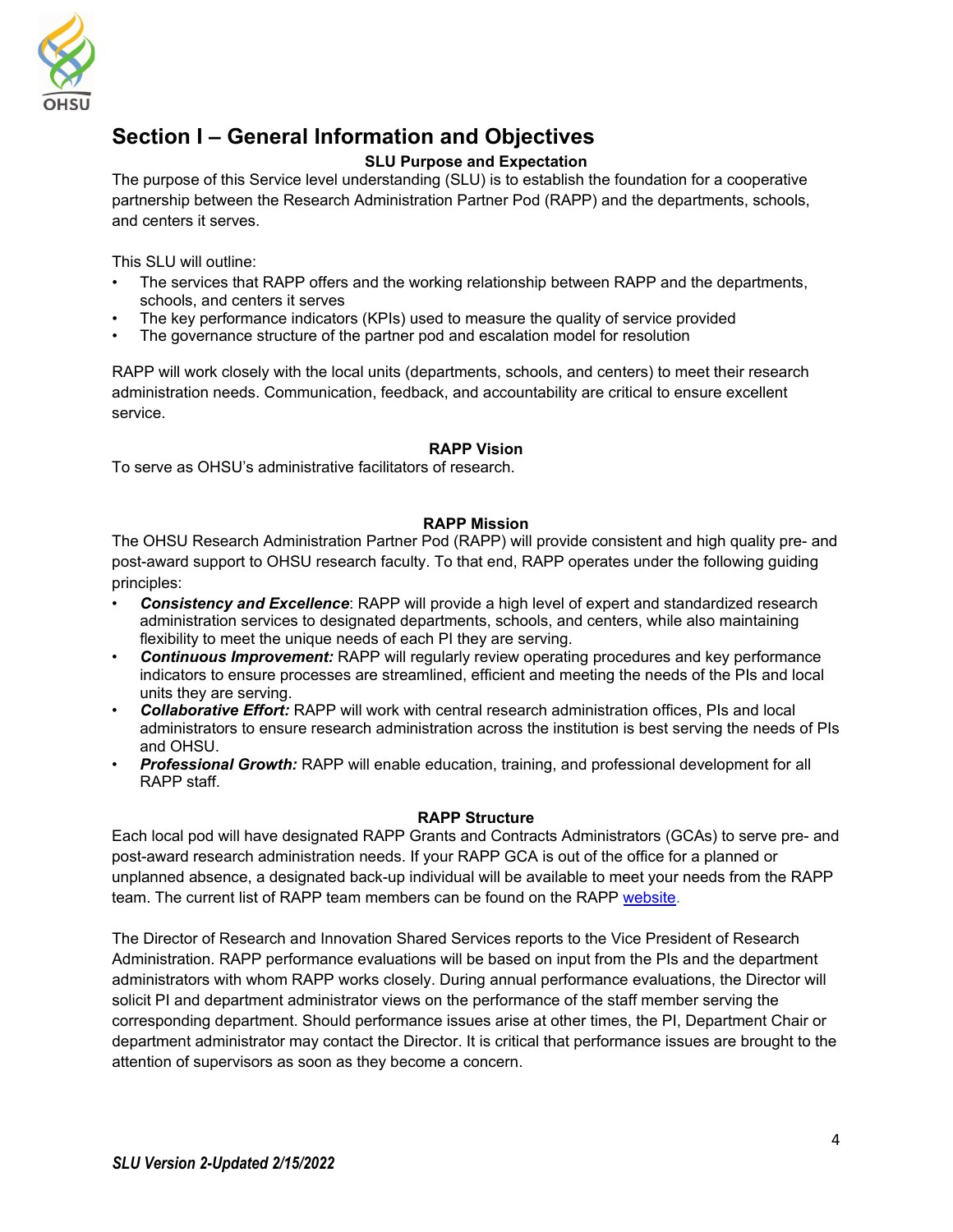

# <span id="page-4-0"></span>**Section II – RAPP Service Components**

#### **RAPP Locations**

<span id="page-4-1"></span>The RAPP Grants and Contracts Administrators (GCAs) serving your department will continue to work remotely. The GCAs have office hours with the expectation that you can contact them during these hours. Should you require an in-person meeting, they will meet you either in your office or via webex. RAPP staff schedules will be distributed to their designated units.

#### **Expectations for Response**

<span id="page-4-2"></span>RAPP staff will respond to any request (whether submitted by a PI, Dept. Chair or department administrator) submitted within **one business day**, with the understanding that when a PI and GCA are actively working on a proposal, communication will be more frequent. In the event that your RAPP staff member is out of the office on a planned or unplanned absence, their designated back-up staff member will address your request. For planned absences, GCAs will be required to notify their PIs and department administrators of the individual who will be serving as their back-up while they are gone. For unplanned absences, GCAs will be required to leave contact information for their back-up via their out-of-office message.

GCAs will constantly strive to meet expected service goals, please be aware of the following annual events that may impact processing time:

- Major proposal cycle submission deadlines (e.g. National Institutes of Health)
- OHSU Fiscal Year closing

#### **RAPP Services**

<span id="page-4-3"></span>RAPP will work with OPAM, CRSO, Tech Transfer, ORIO, the departments, and the PI who will collaborate and collectively be responsible for the entire award life cycle. RAPP staff will also assist the PI by preparing any documentation required for review and approval by central research administrative offices (e.g, OPAM, CRSO, Tech Transfer). High level roles and responsibilities are outlined below.

| <b>Process</b>                                  | <b>RAPP Responsibilities</b>                                                                                                                                                                                                                        | <b>PI/ Department Responsibilities</b>                                                                                                                                                                                                                                                      |
|-------------------------------------------------|-----------------------------------------------------------------------------------------------------------------------------------------------------------------------------------------------------------------------------------------------------|---------------------------------------------------------------------------------------------------------------------------------------------------------------------------------------------------------------------------------------------------------------------------------------------|
| <b>Proposal</b><br><b>Development</b>           | Manages InfoEd PD Checklist<br>Assist with development of the<br>administrative components of a<br>proposal; including budget, budget<br>justification, biosketches, etc.<br>Ensures compliance with institutional<br>and sponsor-specific policies | • Dept. Chair approves proposed<br>cost sharing<br>• PI alerts GCA their intent to<br>propose at least 4 weeks in<br>advance of sponsor deadline<br>(when possible)<br>• PI completes scientific<br>components of the proposal and<br>assists in budget/budget<br>justification development |
| <b>Proposal Review and</b><br><b>Submission</b> | Coordinates the routing and submission<br>process with OPAM<br>Serve as the primary liaison between<br>PIs and OPAM, ensure timeliness of<br>submission, and communicate internal<br>and external deadlines                                         | Dept. Chair approve proposal (Dept.<br>is confirming that PI is allowed to<br>submit the proposal, and that the<br>department is committing<br>appropriate resources)                                                                                                                       |

#### <span id="page-4-4"></span>*Pre-Award Services*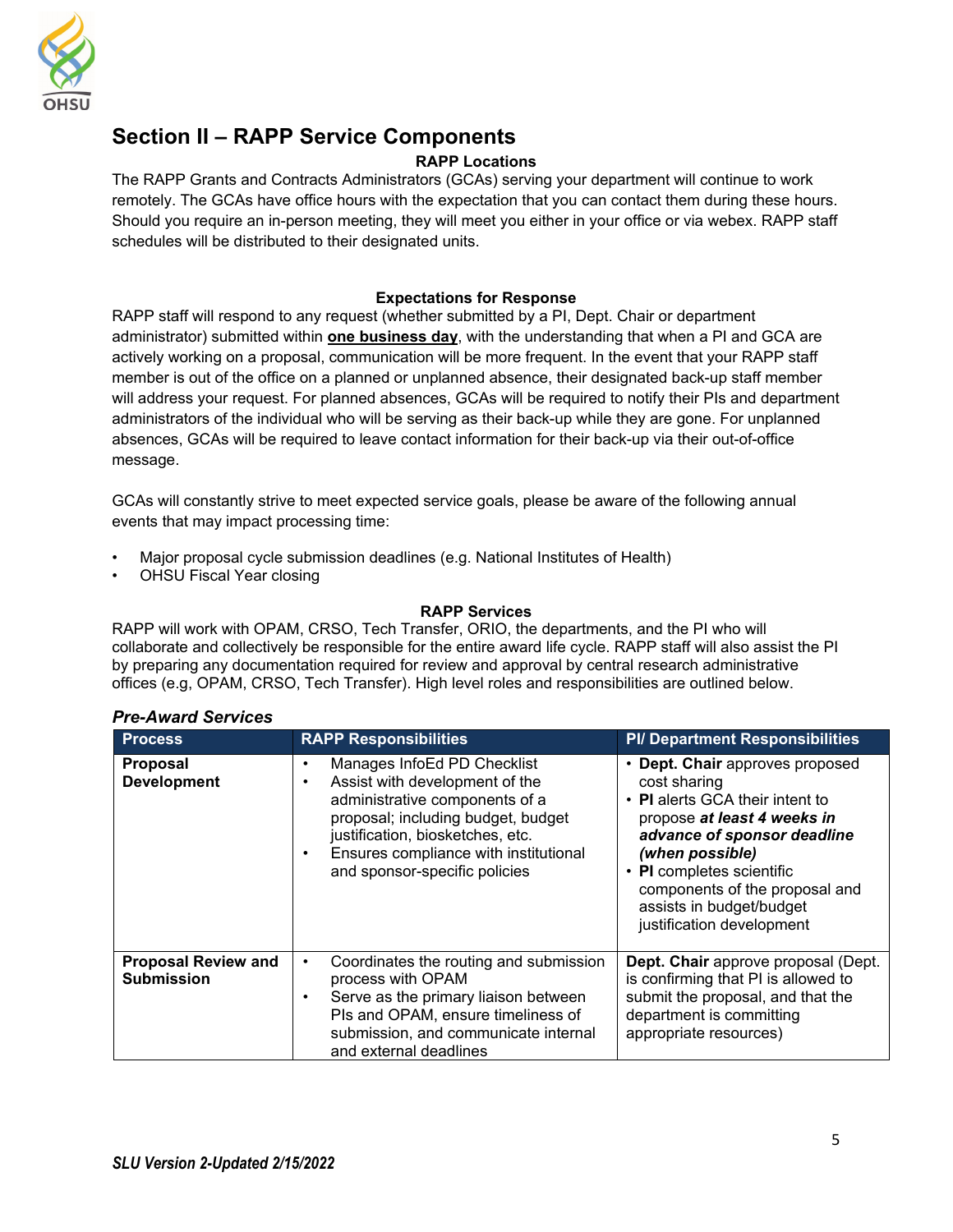

<span id="page-5-0"></span>

| <b>Process</b>                               | <b>RAPP Responsibilities</b>                                                                                                                                                                                                                                                                                                                                                                         | <b>PI/ Department Responsibilities</b>                                                                                                                                                                                                                                                                            |
|----------------------------------------------|------------------------------------------------------------------------------------------------------------------------------------------------------------------------------------------------------------------------------------------------------------------------------------------------------------------------------------------------------------------------------------------------------|-------------------------------------------------------------------------------------------------------------------------------------------------------------------------------------------------------------------------------------------------------------------------------------------------------------------|
| <b>Just in Time</b><br><b>Submissions</b>    | Prepares all administrative components<br>$\bullet$<br>of Just in Time or other pre-award<br>requests from the sponsor<br>Facilitates regulatory approvals required<br>$\bullet$<br>for Just in Time submissions<br>Submits all materials to OPAM or<br>$\bullet$<br>Sponsor                                                                                                                         | PI prepares all scientific<br>$\bullet$<br>components of JIT submissions<br>PI can delegate RAPP GA to<br>$\bullet$<br>assist with a JIT in eRA<br>Commons, if desired                                                                                                                                            |
| <b>Award Acceptance</b>                      | Facilitates updates to award budget, if<br>$\bullet$<br>required<br>Facilitates regulatory approvals required<br>$\bullet$<br>to accept award<br>Revises budget based on awarded<br>$\bullet$<br>amount (if varies from proposed budget)<br>Completes and coordinates DAC<br>$\bullet$<br>submission with OPAM                                                                                       | PI approves revised budget, if<br>$\bullet$<br>necessary<br>PI meets with GCA to review<br>$\bullet$<br>award terms and conditions and<br>grant purchasing guidelines<br><b>Department Administrator is</b><br>$\bullet$<br>notified of significant budget<br>changes                                             |
| <b>Award Modifications</b>                   | Identifies need for award modification<br>$\bullet$<br>that requires OPAM or Sponsor prior<br>approval<br>Completes internally required forms<br>$\bullet$<br>(e.g., OGA Establish/Extend Account<br>Request Form)<br>In collaboration with PI, drafts letter of<br>$\bullet$<br>request to the Sponsor (if applicable)<br>Forwards required forms to OPAM for<br>$\bullet$<br>review, if applicable | <b>PI and Senior Administrator</b><br>approves OGA Establish/Extend<br>Request Form (for advance<br>accounts, pre-award costs)                                                                                                                                                                                    |
| <b>Progress Report</b><br><b>Submissions</b> | Beginning 30 days prior to the due date<br>$\bullet$<br>of a progress report (or 45 days for<br>paper submissions), prepares all<br>administrative components for Progress<br>Report submissions<br>Facilitates regulatory approvals required<br>$\bullet$<br>for Progress Report submissions<br>Submits all materials to OPAM or<br>$\bullet$<br>Sponsor                                            | PI prepares all scientific<br>$\bullet$<br>components of Progress Report<br>submissions (including ensuring<br>the proper publications are<br>linked in accordance with the<br>NIH Public Access Policy)<br>PI can delegate RAPP GA to<br>$\bullet$<br>assist with a Progress Report in<br>eRA Commons if desired |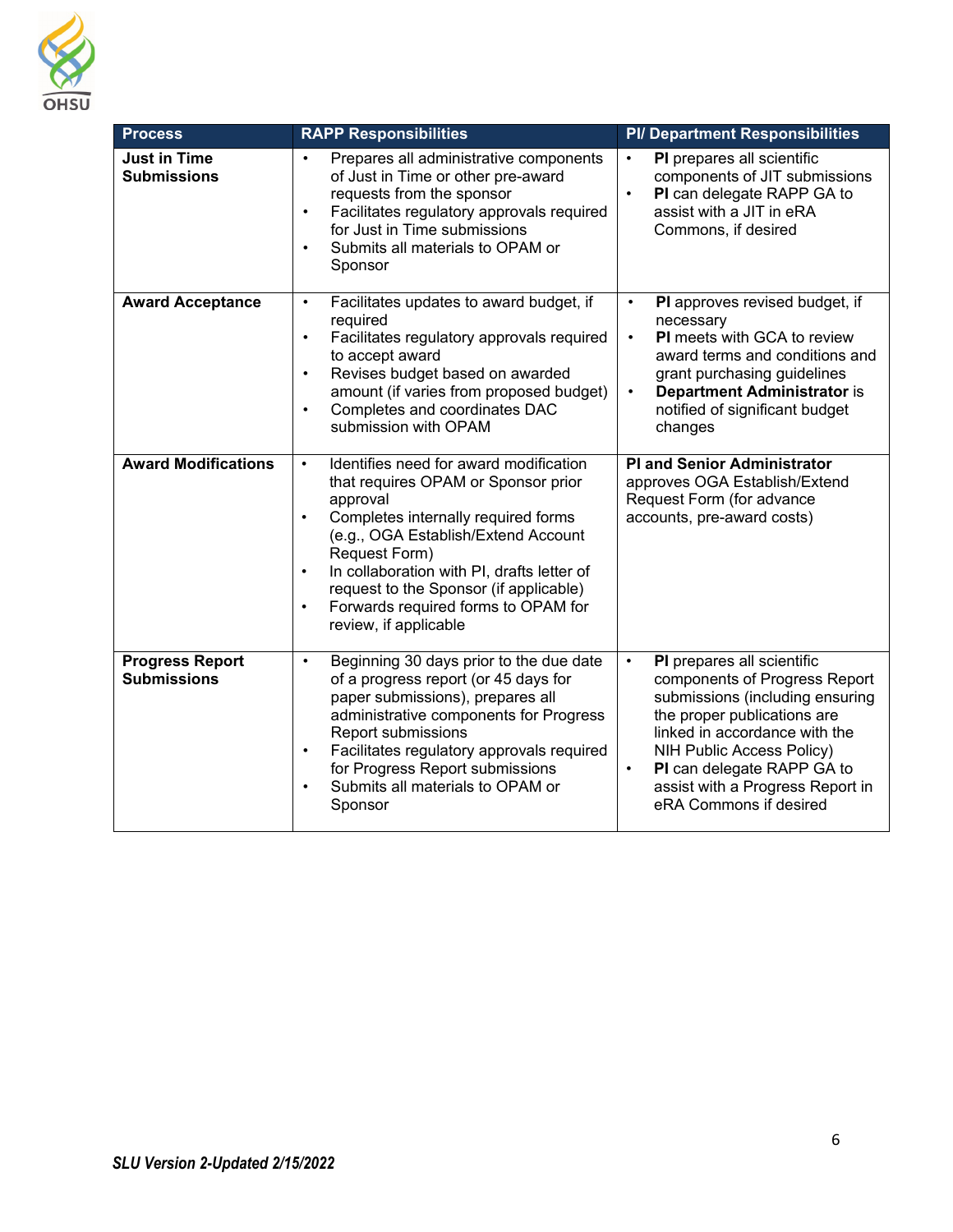

#### *Post-Award Services*

| <b>Process</b>                                   | <b>RAPP Responsibilities</b>                                                                                                                                                                                                                                                                                                                    | <b>PI/ Department Responsibilities</b>                                                                                                                                                                                                                                   |
|--------------------------------------------------|-------------------------------------------------------------------------------------------------------------------------------------------------------------------------------------------------------------------------------------------------------------------------------------------------------------------------------------------------|--------------------------------------------------------------------------------------------------------------------------------------------------------------------------------------------------------------------------------------------------------------------------|
| <b>Monthly Budget</b><br><b>Reconciliation</b>   | Monitors spend patterns on<br>$\bullet$<br>sponsored accounts by reviewing<br>data from the general ledger monthly<br>and updating PI on balance and burn<br>rate                                                                                                                                                                               | Department manages non-<br>$\bullet$<br>sponsored department accounts<br>PI meets with GCA monthly (at a<br>$\bullet$<br>minimum) to review grant accounts<br>and pending submissions<br>Department Administrator may<br>$\bullet$<br>attend monthly meetings if desired |
| <b>Annual Budget</b><br><b>Management</b>        | Compiles financial information from<br>$\bullet$<br>current and pending grants to<br>accurately project out for the current<br>and upcoming fiscal year (in<br>consultation with PI) and provides the<br>data to the department<br>Meets with Department Administrator<br>$\bullet$<br>to review grant budget information                       | <b>Department Administrator incorporates</b><br>information from RAPP into annual<br>department budget                                                                                                                                                                   |
| <b>Salary Distribution</b>                       | Monitor and communicate labor<br>$\bullet$<br>distribution on research accounts and<br>make research related requests to<br>department administrator in home org<br>Obtains approval for salary<br>$\bullet$<br>distribution from the PI                                                                                                        | <b>Department Administrator creates</b><br>$\bullet$<br>and processes OSD<br><b>Department Administrator</b><br>$\bullet$<br>initiates payroll forms                                                                                                                     |
| <b>Effort Reporting</b>                          | Reviews all effort reports to ensure<br>$\bullet$<br>completeness<br>Notifies Certifier once reports have<br>$\bullet$<br>been reviewed                                                                                                                                                                                                         | <b>Approved Certifier - Certifies Effort</b><br>Reports                                                                                                                                                                                                                  |
| <b>Interim Financial</b><br><b>Reporting</b>     | Reviews financial report for accuracy<br>$\bullet$<br>Verifies carryforward amount (if<br>$\bullet$<br>applicable)                                                                                                                                                                                                                              |                                                                                                                                                                                                                                                                          |
| <b>Cost Transfers</b>                            | Reviews expenses on sponsored<br>$\bullet$<br>accounts monthly and identifies<br>expenses that must be transferred in<br>accordance with the Sponsor, OPAM,<br>and OHSU policies<br>Prepares Cost Transfer form and<br>$\bullet$<br>completes > 90 day justification, if<br>necessary<br>Routes Cost Transfer form for<br>$\bullet$<br>approval | PI reviews and approves cost transfers<br>that credit and debit accounts for federal<br>awards only                                                                                                                                                                      |
| <b>Payment of</b><br><b>Subcontract Invoices</b> | Reviews all invoices received from<br>$\bullet$<br>subcontractors according to the<br>Subrecipient Invoice Review Checklist<br>Follows-up with subcontractors who<br>$\bullet$<br>are not submitting invoices in a timely<br>manner<br>Routes to PI for approval                                                                                | PI approves subcontract invoices for<br>$\bullet$<br>payment<br><b>PI</b> notifies GCA should there be an<br>issue with the work being completed<br>by a subcontractor                                                                                                   |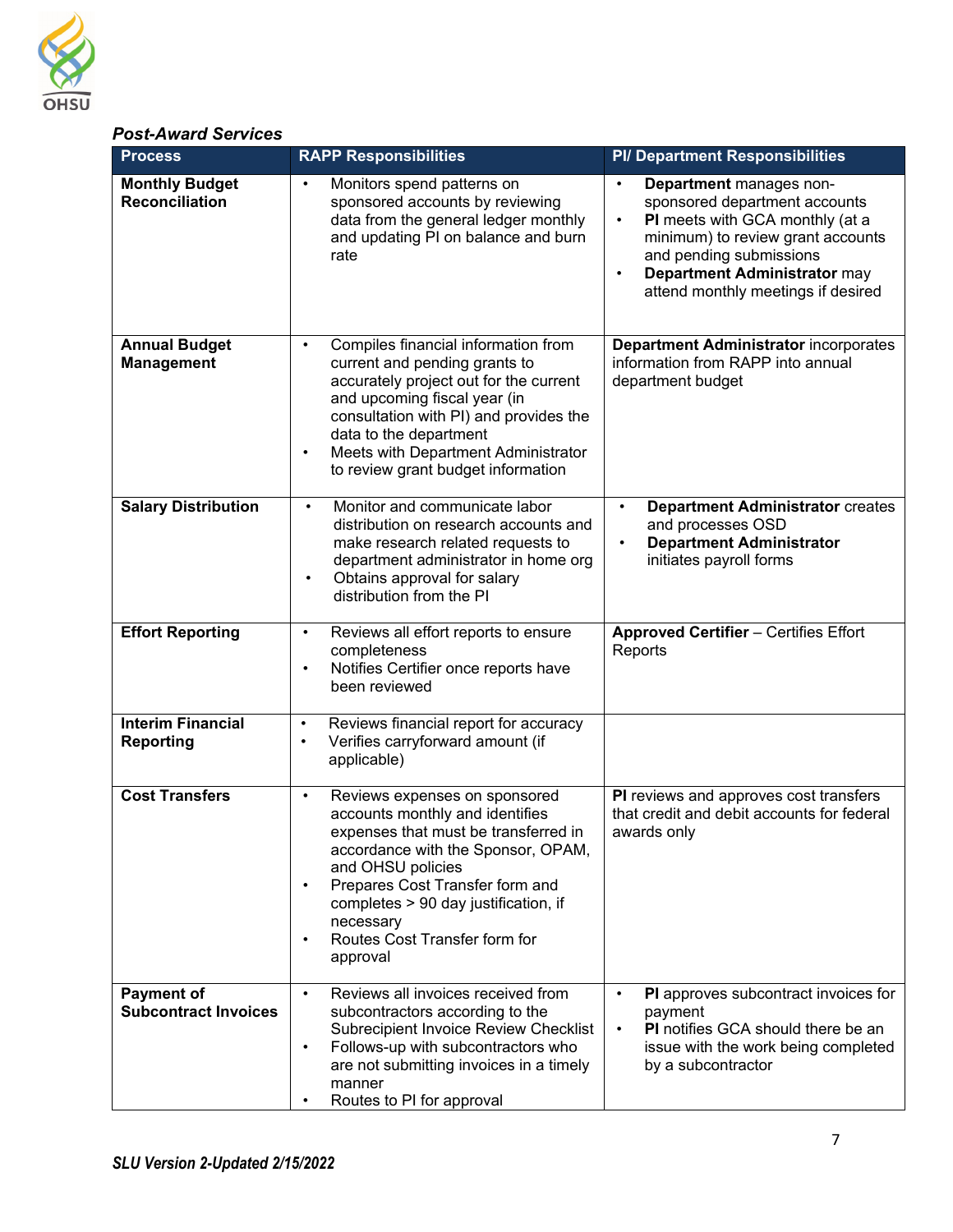

| <b>Process</b>  | <b>RAPP Responsibilities</b>                                                                                                                                                                                                                                                                                                                                                                                                                        | <b>PI/ Department Responsibilities</b>                                                                                                                                                                                                   |
|-----------------|-----------------------------------------------------------------------------------------------------------------------------------------------------------------------------------------------------------------------------------------------------------------------------------------------------------------------------------------------------------------------------------------------------------------------------------------------------|------------------------------------------------------------------------------------------------------------------------------------------------------------------------------------------------------------------------------------------|
| <b>Closeout</b> | Reconcile all sponsored accounts in<br>preparation for closeout<br>Alert home org department<br>administrator of labor distribution<br>changes that need to be made<br>Notify PI, purchasers, and department<br>administrators that grant is ending at<br>least 30 days prior to expiration<br>Ensure final subcontract and<br>consulting invoices are received<br>Review final financial reports and<br>invoices prior to submission to<br>Sponsor | <b>PI</b> approves final financial reports<br>PI completes all final technical<br>reports required by Sponsor<br><b>Department</b> terminates employees<br>(if applicable) once an award ends<br>and processes paperwork as<br>necessary |

# <span id="page-7-0"></span>**Section III – RAPP Performance Metrics**

#### **Tracking Effectiveness**

<span id="page-7-1"></span>Timely, efficient, and accurate service and accountability are critical components of RAPP. To ensure that we meet these goals, we will track key performance indicators. The key performance indicators will be monitored by RAPP management monthly and officially assessed annually, and published on the RAPP [website.](https://o2.ohsu.edu/ohsu-research/upload/RAPP-FAQs-Nov9.pdf)

The Vice President of Research Administration will also conduct regular faculty satisfaction surveys. Survey results will be used to identify areas where RAPP is meeting or exceeding expectations, or where attention may be needed to improve service.

#### **Key Performance Indicators**

#### <span id="page-7-3"></span><span id="page-7-2"></span>*Pre-award*

**Service Level Measures**

**Percentage of proposals that meet OPAM internal submission guidelines (10 days prior to deadline for draft proposal to OPAM; 3 days prior to deadline for final proposal to OPAM)**

#### <span id="page-7-4"></span>*Post-award*

**Compliance Risk and Service Level Measures**

**Number of Pre-Award Accounts open greater than 90 days**

**DAC Turnaround Time for award setup (measuring the time in RAPP's queue)**

**Number of Accounts where the project period has ended > 120 days and the account is in deficit (> \$1,000) or where there is a surplus remaining (> \$1,000)**

**Percentage of accounts reviewed with a PI monthly**

**Number and dollar amount of cost transfers both greater than and less than 90 days prior to current date**

**Number of Effort reports certified by institutional due date**

<span id="page-7-5"></span>*Faculty/Department Service Related Metrics*

**Service Level Measure**

**PI and department administrator satisfaction with RAPP support (regular surveys)**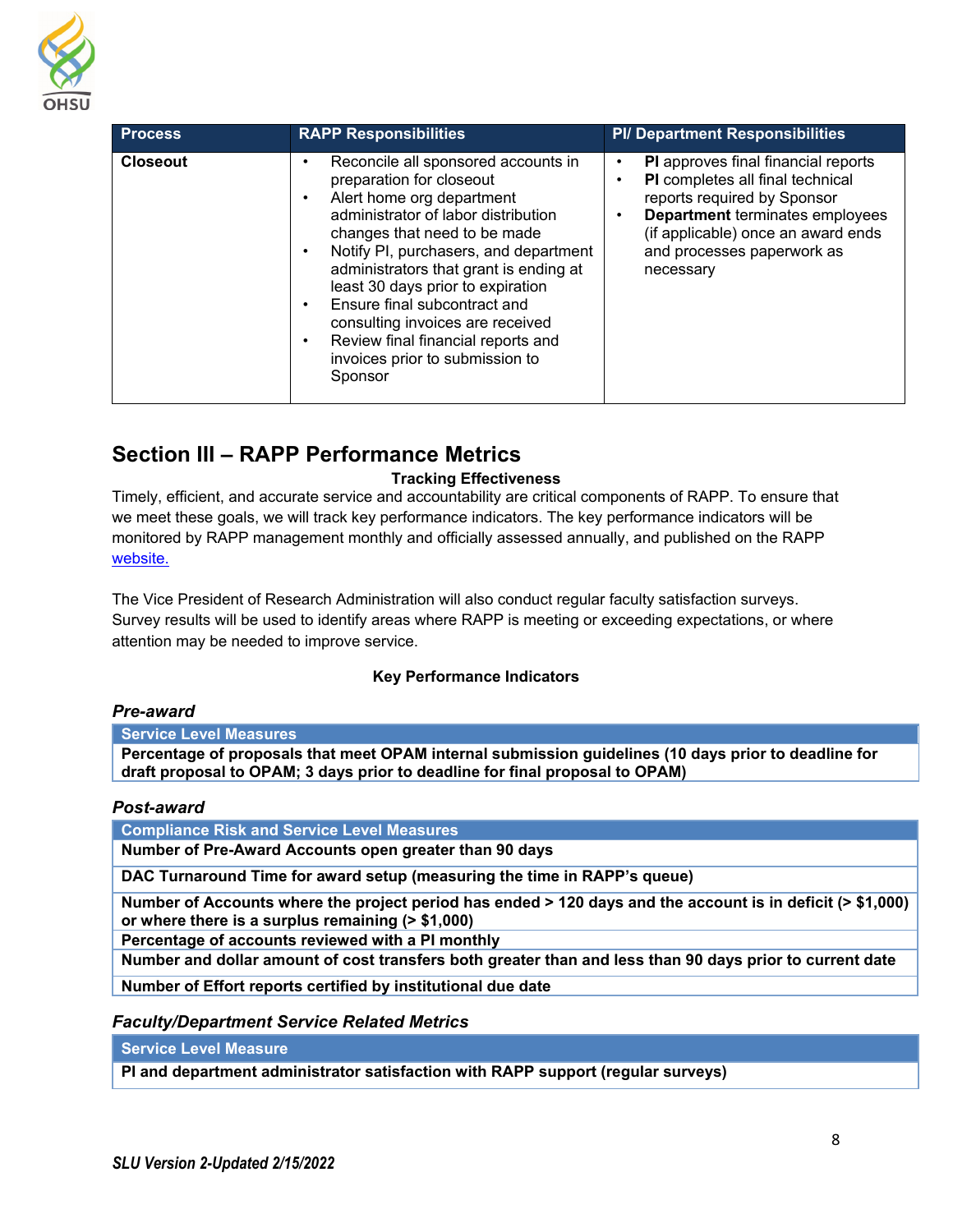

#### **Escalation Procedures: Failure to Meet Performance Expectations**

<span id="page-8-0"></span>In the event that RAPP fails to meet the expectations outlined in this document, a PI, Chair, Dean, Center Director or Department Administrator can take the following steps:

#### 1. **Communicate the problem directly to your RAPP staff member**

Strong communication is the key to the success of the partnership between the Departments and RAPP. If a problem arises, the first step is to identify it specifically and discuss possible resolutions with your RAPP GCA. Depending on the need, you may do this in a meeting in your office, phone call, or email to your RAPP GCA.

#### 2. **Contact RAPP Director**

If discussions with the appropriate GCA fail to resolve the problem, please contact the Director to discuss the problem and identify a resolution.

### <span id="page-8-1"></span>**Section IV – SLU Maintenance**

#### **Conditions Requiring Maintenance**

<span id="page-8-2"></span>The SLU should accurately reflect the services provided by RAPP staff to the Departments that they serve. As processes and policies evolve, changes to services and service levels may be required. Updates and changes to the SLU can be identified, presented, and confirmed through the processes described below.

#### **Periodic Review of SLU**

<span id="page-8-3"></span>The Vice President of Research Administration and Director will meet annually to review the SLU to determine whether the services and service level commitment are meeting the needs of the local units served. During the early stages of RAPP implementation, more frequent review (as often as quarterly) may be necessary to ensure that the SLU accurately reflects the PIs' and departments' needs and the capacity of RAPP to meet them.

Substantial changes in the institution, such as a significant increase in sponsored research, should also prompt a review of the SLU.

#### **Ad Hoc Maintenance Requests**

<span id="page-8-4"></span>The Vice President of Research Administration, Director, Department Chairs, Department Administrators, Deans, and Center Directors can propose changes to the SLU outside of the regular review process. This review process is outlined below.

#### **SLU Modification Review**

<span id="page-8-5"></span>The SLU will be reviewed for proposed changes/revisions and to consider any outstanding resource needs. The reviewers include the RAPP Director, representatives from RDA, Senior Administrators from the local units, as well as other central research administration offices (e.g., OPAM and ORIO).

The Vice President of Research Administration, Director, Department Chairs, Department Administrators, Deans, and Center Directors may submit requested updates and recommendations, with a brief rationale for each recommendation. At the direction of the review committee, the Director will make all approved changes to the SLU document. The SLU will be posted on the RAPP [website](https://www.ohsu.edu/research-innovation/research-administration-partner-pod-rapp) to promote accountability.

The Vice President of Research Administration and the Director will be responsible for implementing changes to the SLU and communicating SLU changes to their stakeholder group